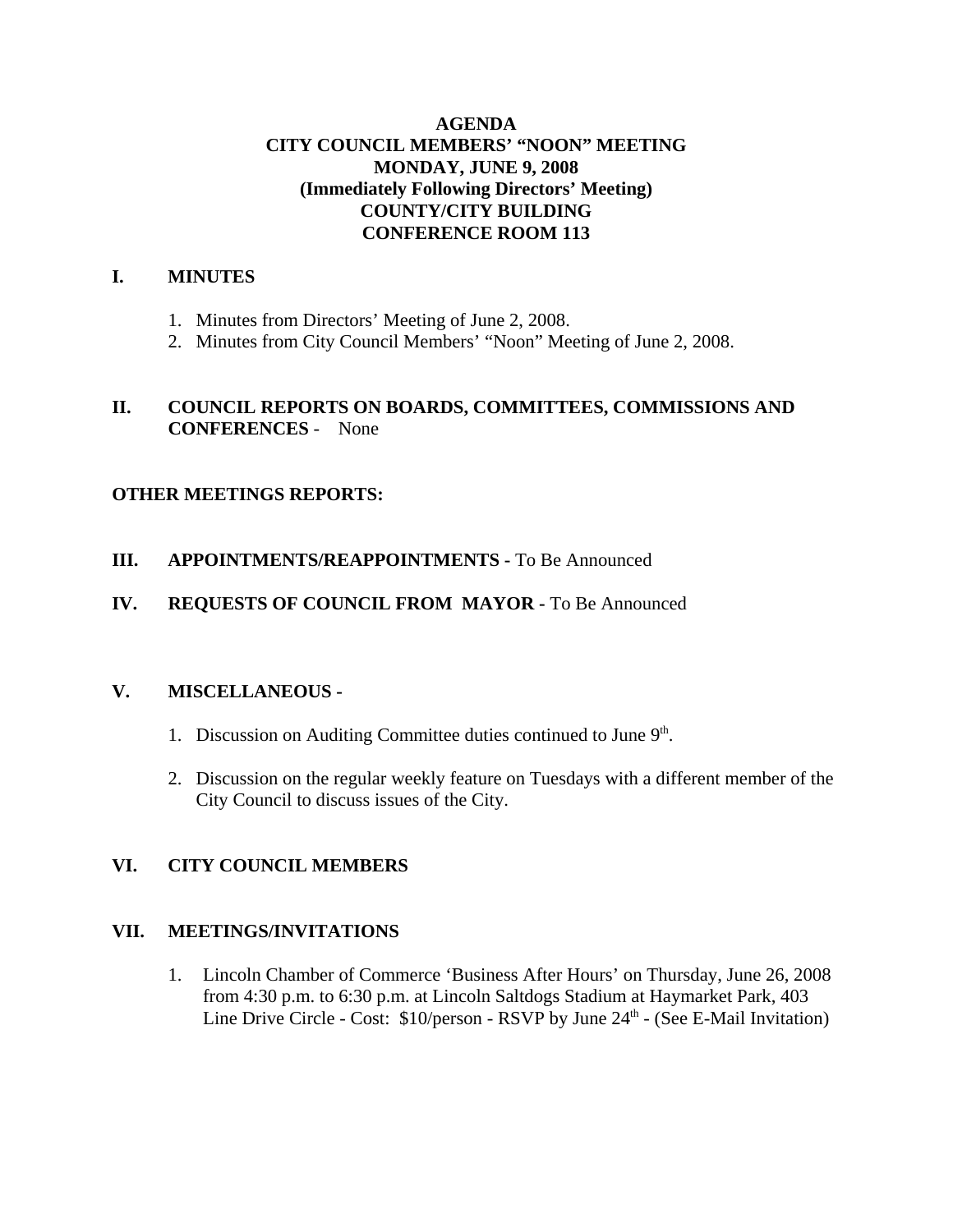- 2. Lincoln Chamber of Commerce invites you to attend the following Ribbon Cuttings: - Please RSVP to Kathy Hale at 436-2385 or E-Mail: -
	- A.) TaeKwondo Academy, 8222 Holdrege on Thursday, June 19, 2008 at 5:00 p.m.
	- B.) TaeKwondo Academy, 5900 S. 85<sup>th</sup> Street on Tuesday, June 24, 2008 at 5:00 p.m.
- 3. Hamann Rose Garden Antelope Park dedication of the newly renovated rose garden on Sunday, August 17, 2008 at 4:00 p.m. - (See Invitation)
- 4. The Junior Achievement Dinner & Auction on Friday, September 19, 2008 at The Cornhusker Marriott Hotel - 5:30 p.m., Doors open with the bar & silent auction opening; 6:30 p.m., Dinner and live auction beginning - Cost: \$100/person - Please RSVP - (See Invitation)
- 5. Christian Heritage-2nd Annual Celebration of Fatherhood Luncheon on Thursday, June 12, 2008 at 12:00 p.m. at Embassy Suites,  $10^{th} \& ^{\circ}$  P" Street - Tickets \$25 -RSVP by June  $9<sup>th</sup>$  to Janet at 421-KIDS - (See Invitation)

## **VIII. ADJOURNMENT**

ca060908/tjg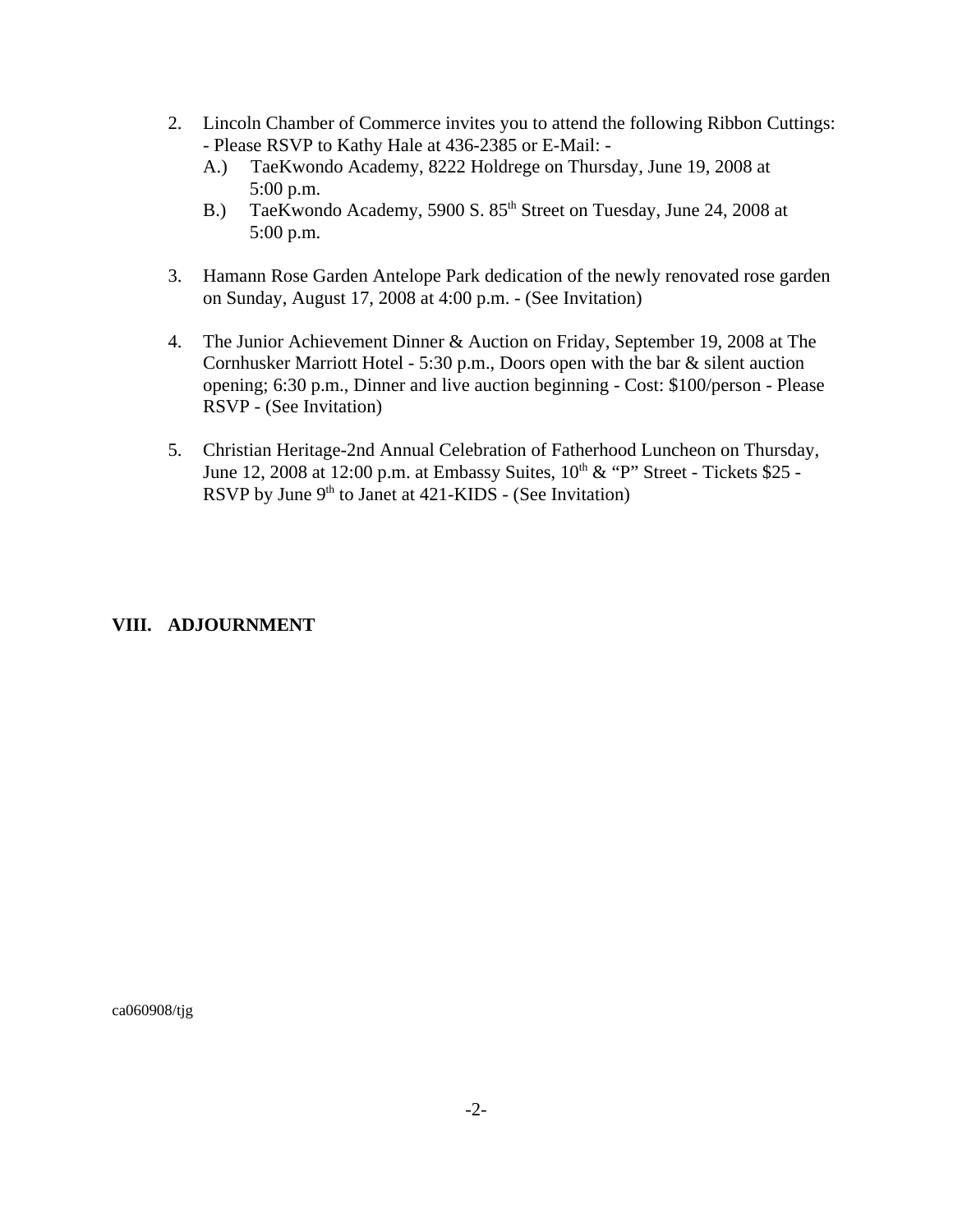# **MINUTES CITY COUNCIL NOON MEETING MONDAY, JUNE 9, 2008**

**Present:** Robin Eschliman, Chair Doug Emery, Vice Chair Jon Camp (Arrived at 11:30 a.m.) John Spatz Ken Svoboda

**Absent:** Jonathan Cook

**Others Present:** Rick Hoppe, Aide to the Mayor Trish Owen, Aide to the Mayor

Location of the Nebraska Open Meeting Act announced.

Chairman Eschliman opened the meeting at 11:23 a.m.

#### **I. MINUTES**

- 1. Minutes of Directors' Meeting, June 2, 2008.
- 2. Minutes of City Council Noon Meeting, June 2, 2008.

With no discussion or corrections Chair Eschliman approved the above minutes.

# **II. COUNCIL REPORTS ON BOARDS, COMMITTEES, COMMISSIONS AND CONFERENCES**

#### **Railroad Transportation Safety District (RTSD) Eschliman/Svoboda/Marvin**

Svoboda stated members voted three to two not to fund \$200,000 for the Haymarket West studies on track relocation. Discussed the quiet zone for Northeast Lincoln, along Cornhusker Highway, which is expected to be complete before winter. Had previously understood there would be a delay to identify rules and regulations compliance, but is not the case and the horns will stop when construction is complete, with notification. The South Project,  $14<sup>th</sup>$  Street and Yankee Hill Road, delayed because of the process and funding. Marvin added that location would happen in 2009, and the residents around the location of  $3<sup>rd</sup>$  and D Streets were assured the crossing would not close, but a wayside horn would probably be used.

Marvin added the budget was approved. Did look at different scenarios of no valuation increases due to evaluations.

**OTHER MEETINGS REPORTS** None

- **III. APPOINTMENTS/REAPPOINTMENTS** Owen reported Jim Partington will attend the formal meeting.
- **IV. REQUESTS OF COUNCIL FROM MAYOR**

None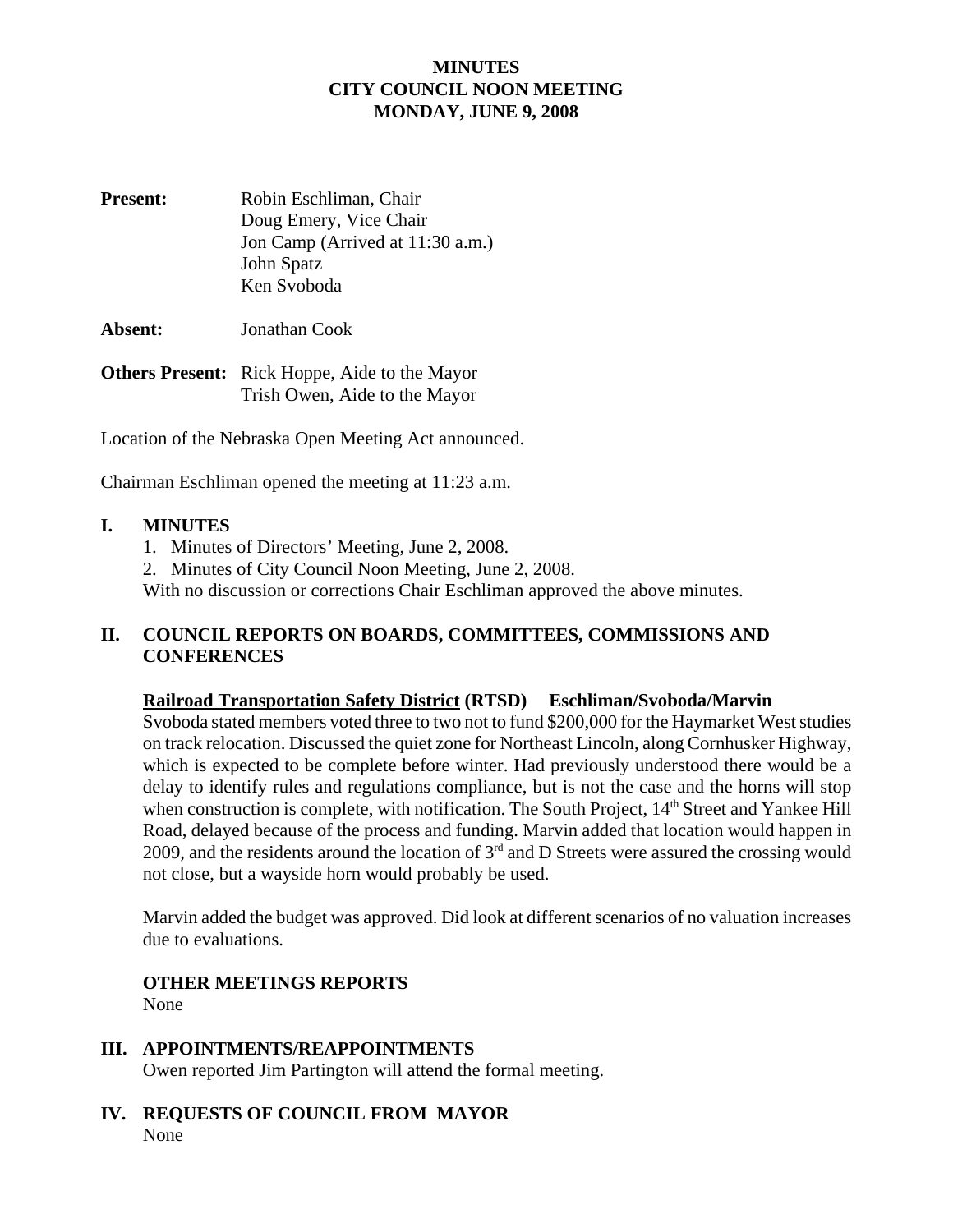# **V. MISCELLANEOUS**

Svoboda asked if addition information was available on the budget schedule, with Hoppe replying it is being worked on, and will forward budget draft to Council.

# **1. Auditing Committee Duties**

Marvin stated he and Eschliman discussed instead of a resolution with one specific item, which the Audit Board may interpret to be outside perimeters, or costing too much, or absorbing too much time, to have a resolution with two or three items. Could be more general, with the Council voting, and then passing to the Audit Board. Eschliman added Council could send an explanatory letter with the resolution with Marvin adding the explanatory letter would save time with specific items.

Eschliman added she received an Audit flow chart from Pearce, and also some individuals have asked to have TIF audited. Camp asked if requests would be prioritized. Eschliman answered the letter could explain all or could have a separate letter per item.

#### **2. Tuesday 96KX/1240AM KFOR Weekly Council Feature (Attachment A)** Eschliman stated she was contacted by KFOR requesting City Council members participate in a weekly radio show, discussing city issues and answering citizens questions. She created a list listing Members with possible interview dates. Emery suggested if a member can't make the scheduled week would call the next week's participant and exchange dates. He added they would have to be very clear the Council Member would not completely carry the show, unless a topic

was of great importance to a member, but there would be ideas presented, with a moderator.

Eschliman had thought a half hour to an hour show. Emery said the original context was one day a week Council would be the hour/show. Eschliman commented the latest was it would last approximately 10 minutes and all right to call in on cell phones. Emery reiterated to finalize the ground rules before committing. Questions such as time, assistance, who brings ideas/topics. Eschliman added no Council member would be obligated if they do not want to participate. Camp wondered if additional stations would request. Emery replied this station brought forward first, and the drafted schedule goes through May 5, 2009.

# **VI. CITY COUNCIL MEMBERS**

| Marvin    | No comment                                                                         |
|-----------|------------------------------------------------------------------------------------|
| Emery     | No comment                                                                         |
| Spatz     | Extended invitation to Council Members to attend an Open Meetings Law Workshop     |
|           | he is presenting at North Star on Thursday, June 26, 2008, 6:30 p.m. to 8:30 p.m.  |
|           | City Council Members, City Staff, Mayor's Staff would attend free. Spatz stated he |
|           | presents the workshop every two years throughout the state.                        |
| Svoboda   | No comment                                                                         |
| Eschliman | No comment                                                                         |
| Camp      | No comment                                                                         |
|           |                                                                                    |

# **VII. MEETINGS/INVITATIONS**

See invitation list.

# **VIII. ADJOURNMENT**

Chair Eschliman adjourned the meeting at 11:40 p.m.